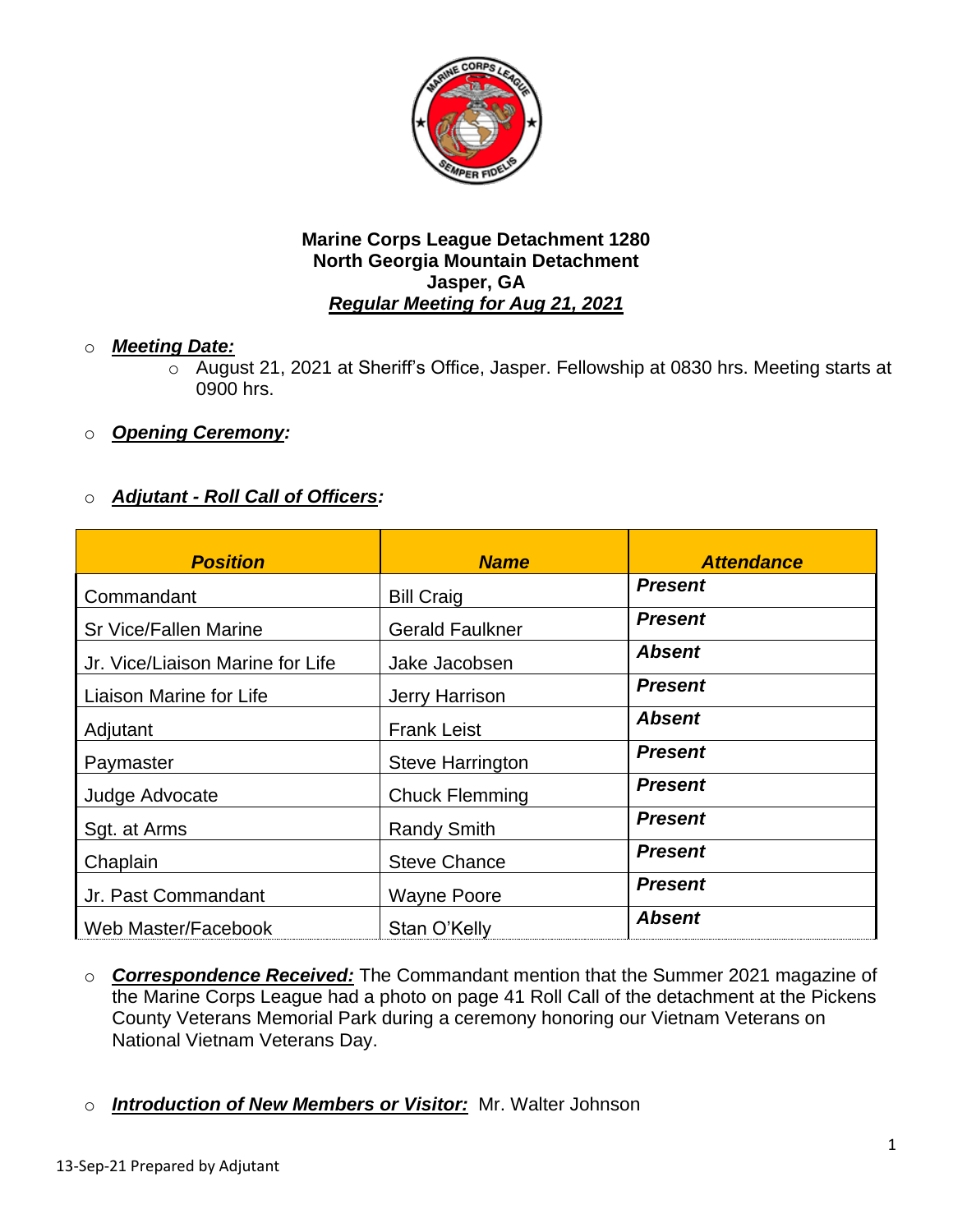

o Mr. Johnson was sworn in with the MCL oath and Commandant presented him with a Detachment coin.

# *Officer's Reports:*

## *Commandant-Bill Craig*

- o Discuss Budget and Audit committee
	- Commandant discussed the Budget Meeting recently held and at the meeting a new or updated budget was developed. Commandant handed out a copy of the new budget for members to look over.
- o Birthday Celebration for August: Wayne Poore and Bruce Waitman
	- Recognized the above members and thanked them for being loyal members.
- o Update on Fallen Marine Uniform: Dress Blue Pants Red Stripe, white shirt, and web belt, black shoes, and uniform hat
	- Commandant explained what the new Fallen Marine Duty Uniform consist of
		- USMC Dress Blue Trousers with blood strip
		- USMC Web Belt
		- MCL White "aviator" style shirt When ordering the shirt remember to order the Sun Burst devices for your collar and patches for the shirt.
		- MCL Red Cover
		- Black Corafam shoes
- o Discuss upcoming Jeep Fest Sep 2-5 2021
	- Discussed the upcoming Jeep fest and the personnel coverage. Commandant handout a sign-up sheet for members. Commandant said there would be a tent set up for the personnel coverage of the event.
- o Discuss Toys for Tots at Jeep Fest
	- Brief discussion from Richard Wilson on the T4T coverage in a separate tent than the Detachment.
- o Discuss upcoming Patriot Day Sep 11 at Veterans Memorial
	- Commandant wanted to know if this is something the membership would be interested in covering. It would be held at the Veteran's Memorial Park in the near future. It was determined more discussion would be needed.
- o Discuss Winter raffle for gun in October 2021
	- Needed more discussion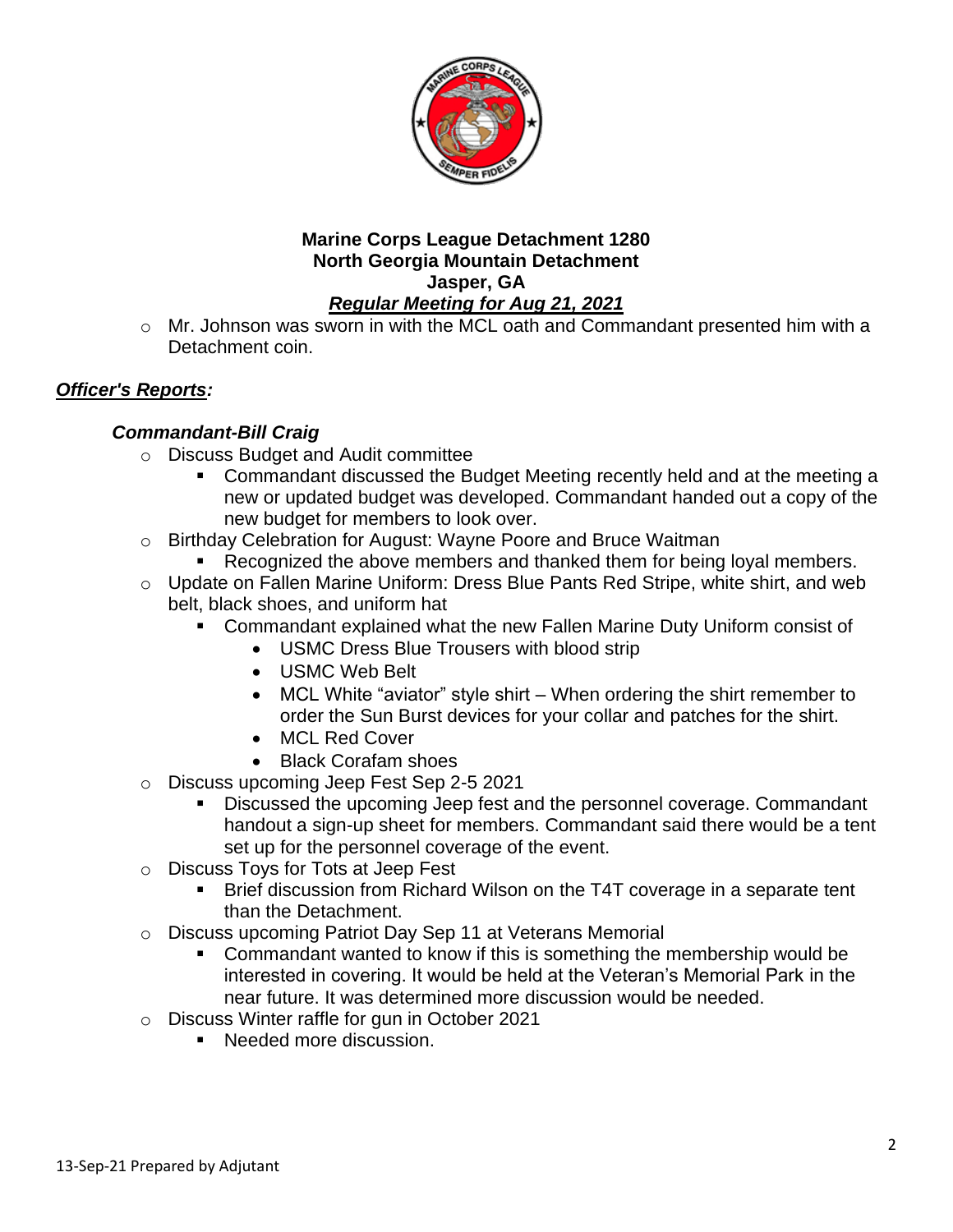

# **NEW ITEM**

 $\circ$  Commandant mentioned the Detachment needed a more permanent location to have meetings. He mentioned a classroom near the Veteran Park that is currently owned by the Board of Education Pickens County and it is going to renovated to use. He said there would be no cost and wanted to look into more. A member endorsed this idea by saying he had a prospective member that went to the wrong meeting location today. We need a known location that does not change.

# *Senior Vice Commandant/Services/Fallen Marine Officer –Gerald Faulkner*

- o Social at Ably Asian
	- Mentioned there was a good turnout but the restaurant manager forgot about the social and was not set up. Lesson Learned call the day before the social to make sure it is set.
- o Marines helping Marines
	- Marines in need referred to Gerald contacting CARES.
- o Establish Marine Ball Birthday committee
	- Committee will be established soon.
	- There needs to be a Marine of the Year Committee meeting to determine this year's MOY.

**Jr. Vice Commandant- Jake Jacobson –**Bill provided Jake's points in his absent. Discussed a central meeting place for all Veteran organizations. Chuck recommended a feasibility committee to research this. Bill and Jake will continue to do research.

# *Judge Advocate Chuck Fleming–* nothing to report

# *Junior Past Commandant – Wayne Poore-*nothing to report

# *Adjutant-Frank Leist-Absent*

- $\circ$  Adjutant's Regular Meeting Report on July 17, 2021 was transmitted via email.
- $\circ$  Reminder we have an active Voice Mail Service for the Detachment it is 706.253.0459
- o Reminder we are using designated email specially for the Detachment *["usmcdetach1280@gmail.com"](file:///C:/Users/Frank/Documents/USMC%20Det%20Jasper/Minutes/usmcdetach1280@gmail.com)*
- o Fiscal Calendar still in development